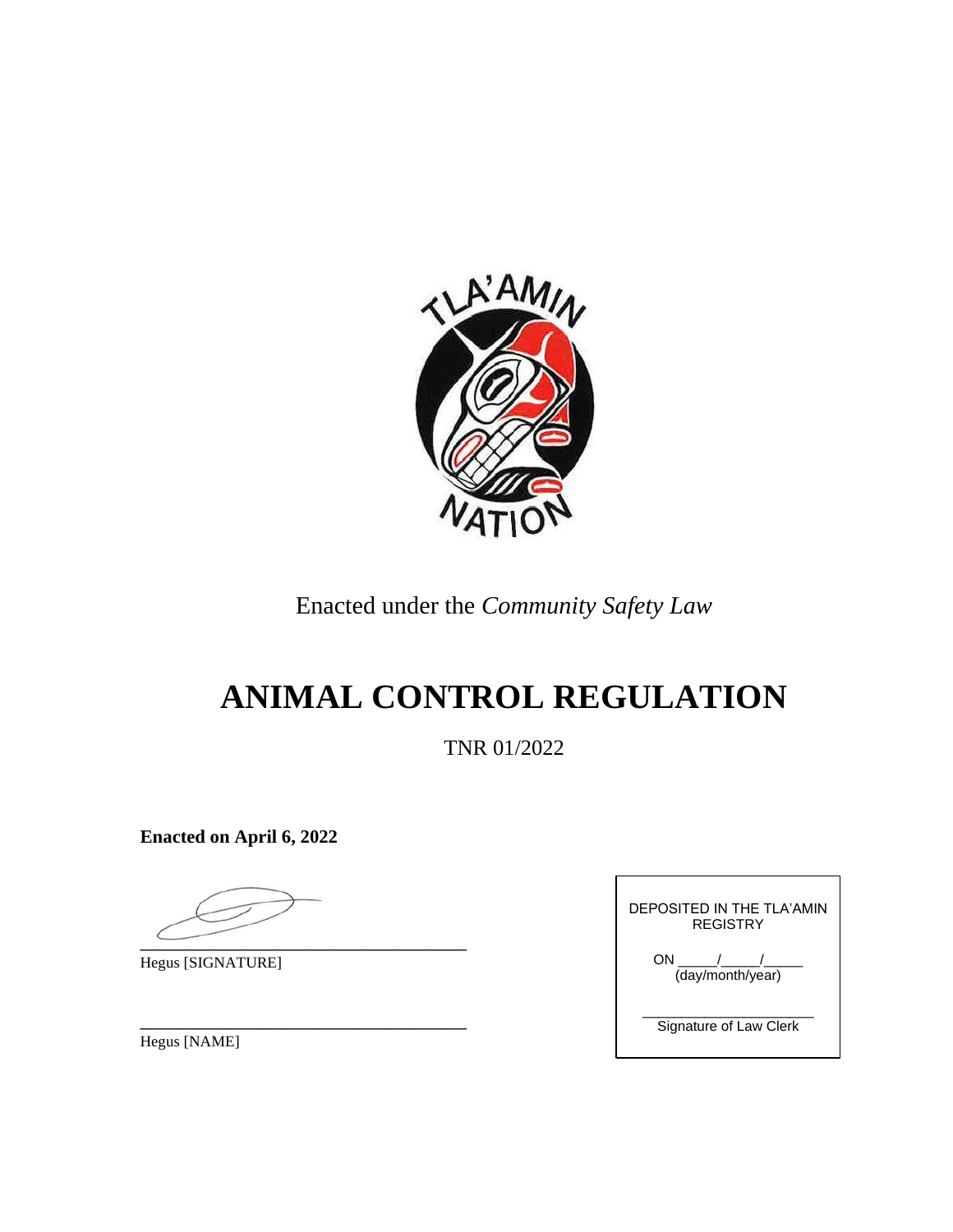# TABLE OF CONTENTS

| 2.  |  |
|-----|--|
| 3.  |  |
| 4.  |  |
| 5.  |  |
| 6.  |  |
| 7.  |  |
| 8.  |  |
| 9.  |  |
| 10. |  |
|     |  |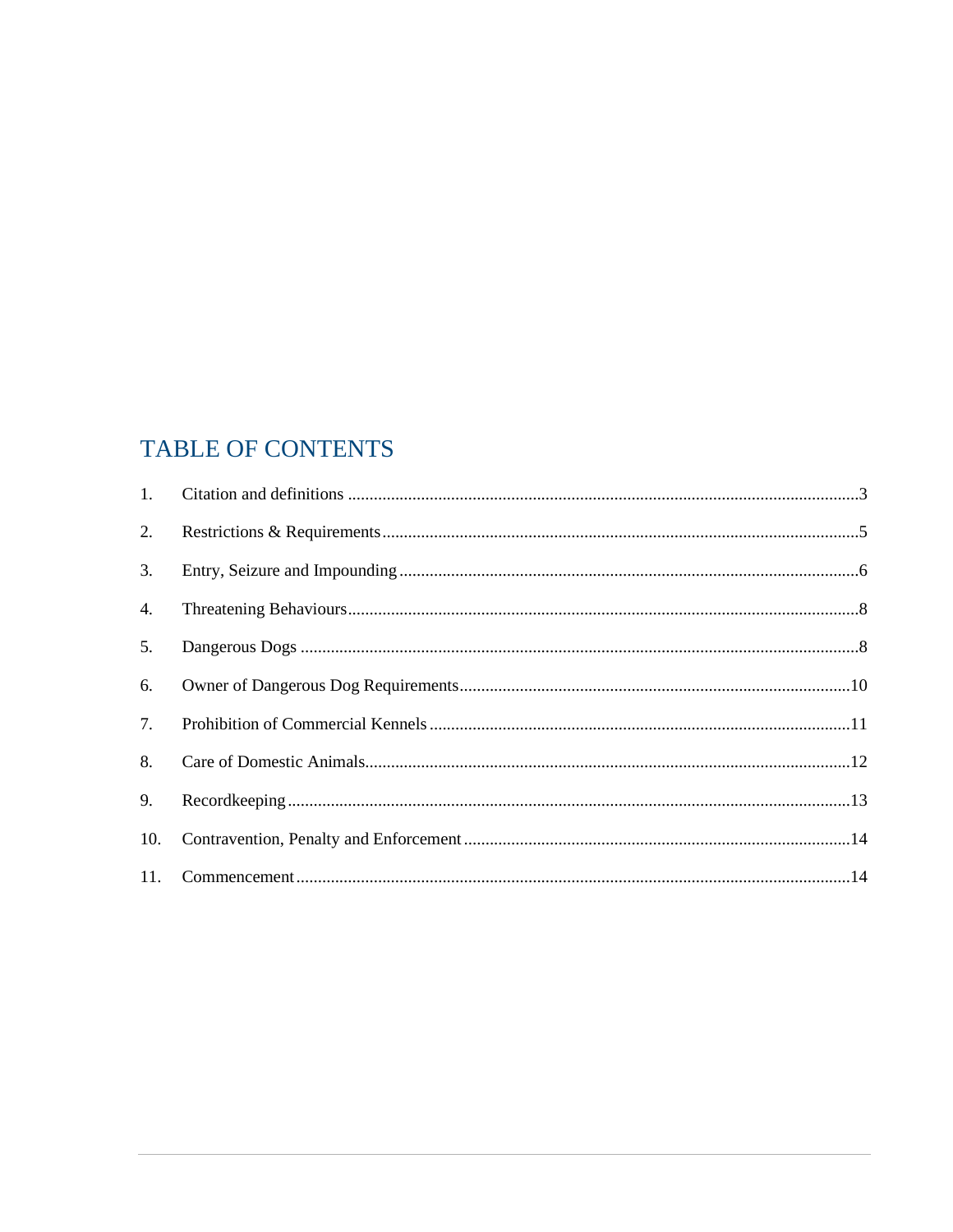## WHEREAS:

- A. Under the *Tla'amin Final Agreement*, the Tla'amin Nation may make laws in respect of the regulation, control or prohibition of any actions, activities or undertakings on Tla'amin Lands that may constitute a nuisance, danger, or a threat to public order, peace, or safety, including in respect of animals.
- B. The *Community Safety Law* provides the authority for the Tla'amin Nation to make regulations in respect of animals.
- C. Tla'amin has historical and traditional laws and teachings for dealing with individuals and situations that pose a threat;
- D. Executive Council have been made aware of recent and ongoing issues with dangerous dogs threatening or attacking individuals or other household pets; and
- E. Executive Council, based on recommendations from staff, has determined it is necessary to regulate the keeping, possessing, selling, and breeding of dogs and other animals, to establish a method of seizing and impounding dangerous dogs, dogs running at large, dogs kept for breeding, and animals suffering from abuse, for the benefit and the safety of Members and other persons residing within Tla'amin Lands.

THEREFORE the Tla'amin Nation Executive Council ENACTS AS FOLLOWS:

# <span id="page-2-0"></span>**1. Citation and definitions**

- 1.1 This regulation may be cited as the *Animal Control Regulation*.
- 1.2 In this regulation, unless the context otherwise requires:

**"dangerous dog"** means:

- (a) a dog with a known propensity, tendency, or disposition to attack, without provocation, a person, or another animal,
- (b) a dog which has bitten, attacked, or aggressively pursued, without provocation, a person or other animal, or
- (c) a dog that an Enforcement Officer has reasonable grounds to believe is likely to kill or seriously injure a person or other animal;

**"dog"** means an animal of the canine species, and includes a domesticated animal that is part coyote or wolf;

**"enclosure"** means a structure at least 1.83 metres in height having a concrete, asphalt or wooden floor, a roof and wire or steel mesh sides, which is sufficient to prevent the entry of young children or the escape of a dog;

**"enforcement officer"** has the same meaning as under section 4 of the *Enforcement and Ticketing Law;*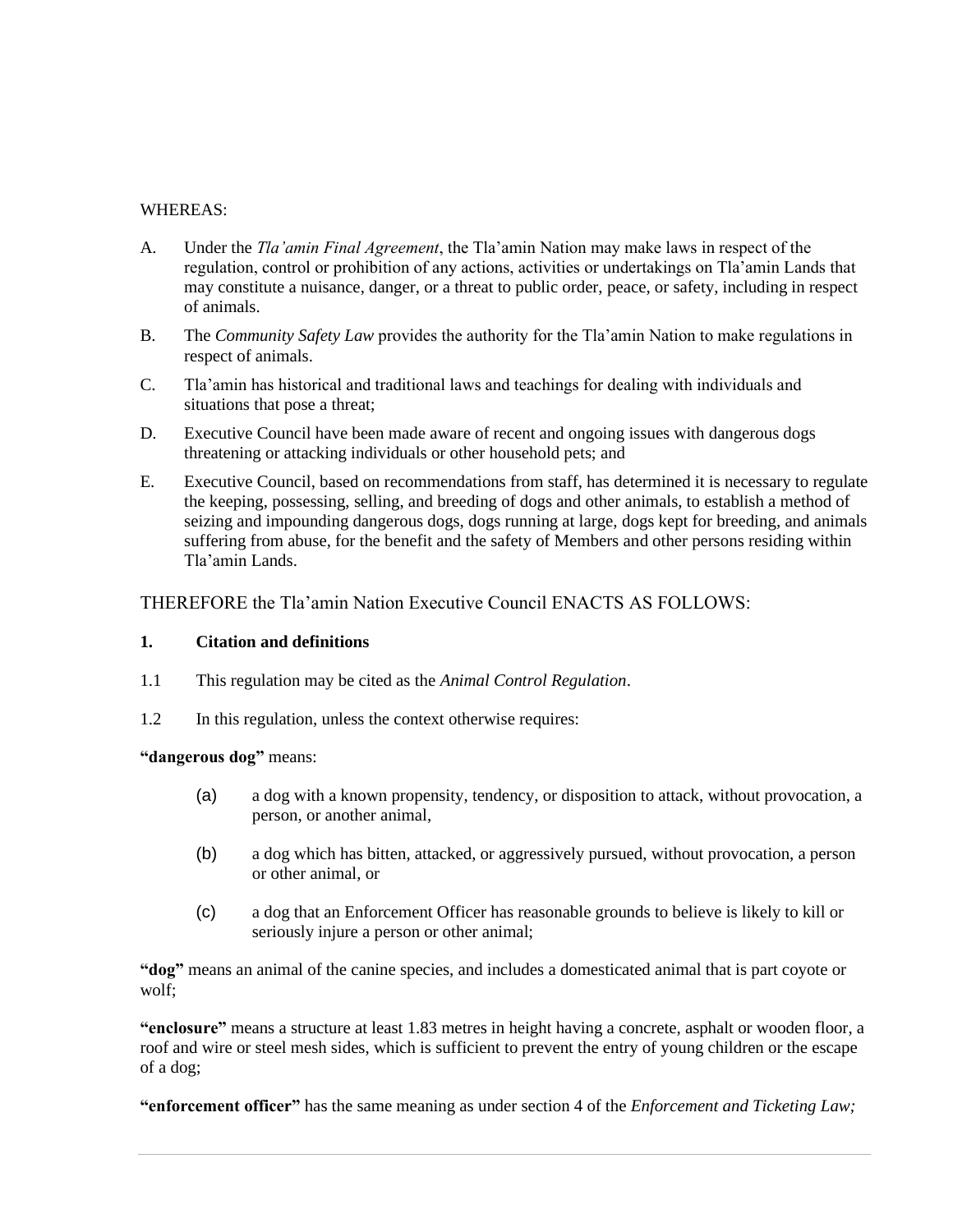**"furbearing animal"** means a fox, beaver, martin, mink, muskrat, otter, raccoon, skunk, chinchilla, rabbit, fisher, hamster, or other like animal other than a household pet;

**"guide dog"** means a dog which animal is used by a person with a disability to avoid hazards or to otherwise compensate for a disability;

**"household pet"** means a domesticated animal or bird normally kept in a home and kept for pleasure rather than utility, and without limitation, includes a dog or a cat;

**"livestock"** includes horses, mules, swine, sheep, goats, and cows or other animals of the bovine species;

**"muzzled"** means prevented from biting by means of a humane fastening or covering device of adequate strength placed over the mouth that allows dogs to pant, drink and engage on otherwise normal behavior while wearing the device;

**"owner"** in respect of any dog or other animal means the person who owns, possesses, or harbours the dog or other animal;

"**police dog**" means a dog trained and used in assisting a law enforcement agency in carrying out the duties of the agency;

**"poultry"** means a domestic fowl, a duck, a goose, a turkey a pigeon or similar bird normally kept for human consumption, but does not include exotic or fancy birds and registered homing pigeons used for hobby or show purposes or racing;

**"run at large"** or **"running at large"** includes circumstances in which a domesticated animal, other than a spayed cat, is not under human control by being:

- (a) confined to the property of its owner or of another person who is responsible for its care and control;
- (d) under the direct and continuous charge of a person who is competent to control it;
- (e) securely confined within an enclosure; or
- (f) securely tethered so that it is unable to roam;

**"SPCA"** means a local branch of the Society for the Prevention of Cruelty to Animals of British Columbia

**"spayed cat"** means any spayed or neutered domestic cat provided that evidence of such spaying or neutering must be in the form of a certificate issued by a veterinarian;

**"veterinary surgeon"** means a person qualified and licensed to practice veterinary medicine under the laws of British Columbia; and

**"wild animal"** means an animal or type of animal not normally tamed or domesticated, and without limitation includes any venomous or poisonous animal of any kind.

1.3 Unless specifically defined herein, words and phrases used in this regulation shall be construed in accordance with the meanings assigned to them in the Tla'amin Final Agreement, as the context and circumstances require.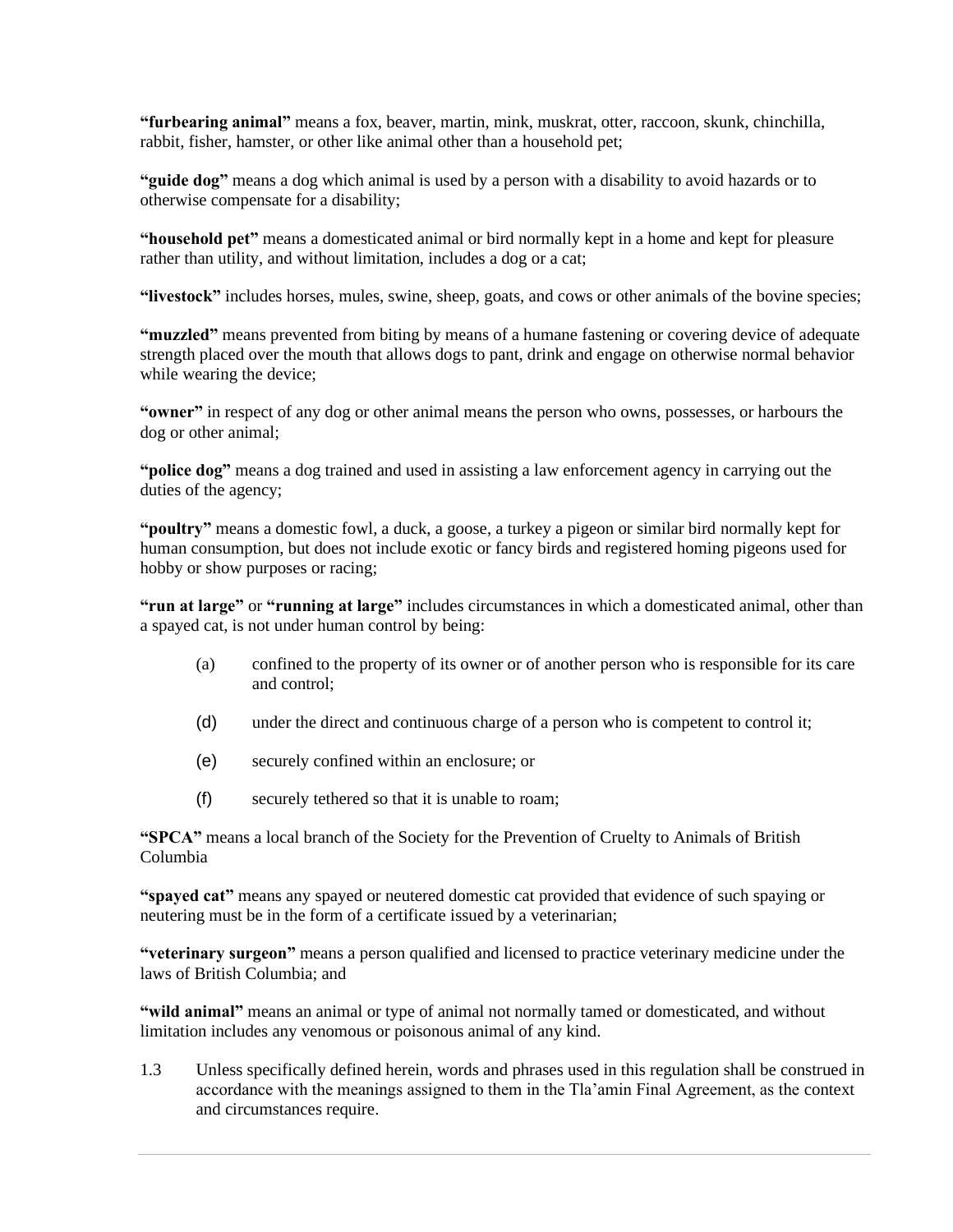# <span id="page-4-0"></span>**2. Restrictions & Requirements**

- 2.1 A person must not keep, harbour, possess, trade, or sell a wild animal as a household pet except with the prior written permission of the Tla'amin Government and subject to any terms, restrictions, conditions, and requirements that may be imposed for the safety and protection of persons, other animals and property.
- <span id="page-4-1"></span>2.2 The owner of any animal other than a spayed cat must ensure that:
	- (a) the animal does not run at large or trespass in or upon any private lands or premises;
	- (b) any dog is not on a highway or any public place unless such dog is:
		- (i) on a leash and is under the control of a person who is competent to control the dog; and
		- (ii) if the dog is a dangerous dog, effectively muzzled.
- 2.3 Without limiting paragraph [2.2\(a\),](#page-4-1) the owner of any livestock, poultry or furbearing animals must ensure that the animals do not run, stray, or trespass on a highway or other public place, or graze on unfenced land unless they are securely tethered.
- 2.4 The owner of every dog must, at all times when such dog is not on a leash and under the control of a person who is competent to control the dog, keep such dog securely confined on the premises owned or controlled by the owner, by keeping the dog indoors or within an enclosed or fenced area sufficient to prevent the dog from leaving the premises.
- 2.5 The owner of every dangerous dog must, when such dog is not effectively muzzled, on a leash and under the control of a person who is competent to control the dog, keep such dog indoors or within a securely closed and locked enclosure.
- 2.6 The owner of a female dog in heat shall, at all times when the dog is in heat, keep the dog indoors or securely confined within an enclosure capable of preventing the dog's escape and the entry of other dogs.
- 2.7 The owner of any animal that is at large, other than a spayed cat, must take immediate and appropriate steps to regain control, secure and confine the animal as necessary, and must cooperate with any efforts or directions by an Enforcement Officer to do so.
- 2.8 An owner of any animal suspected of having any infectious or communicable disease shall immediately report the matter to an Enforcement Officer.
- 2.9 A person must not keep, harbour, or possess any animal suffering from any infectious or communicable disease, unless such animal is in isolation and is undergoing treatment for the cure of such disease.
- 2.10 The owner of any dog must, at all times when the dog is not on the premises of the owner, immediately remove or cause to be removed any feces deposited by the dog in any public place or private area, and must ensure that the material is disposed of in a sanitary manner on his or her own premises.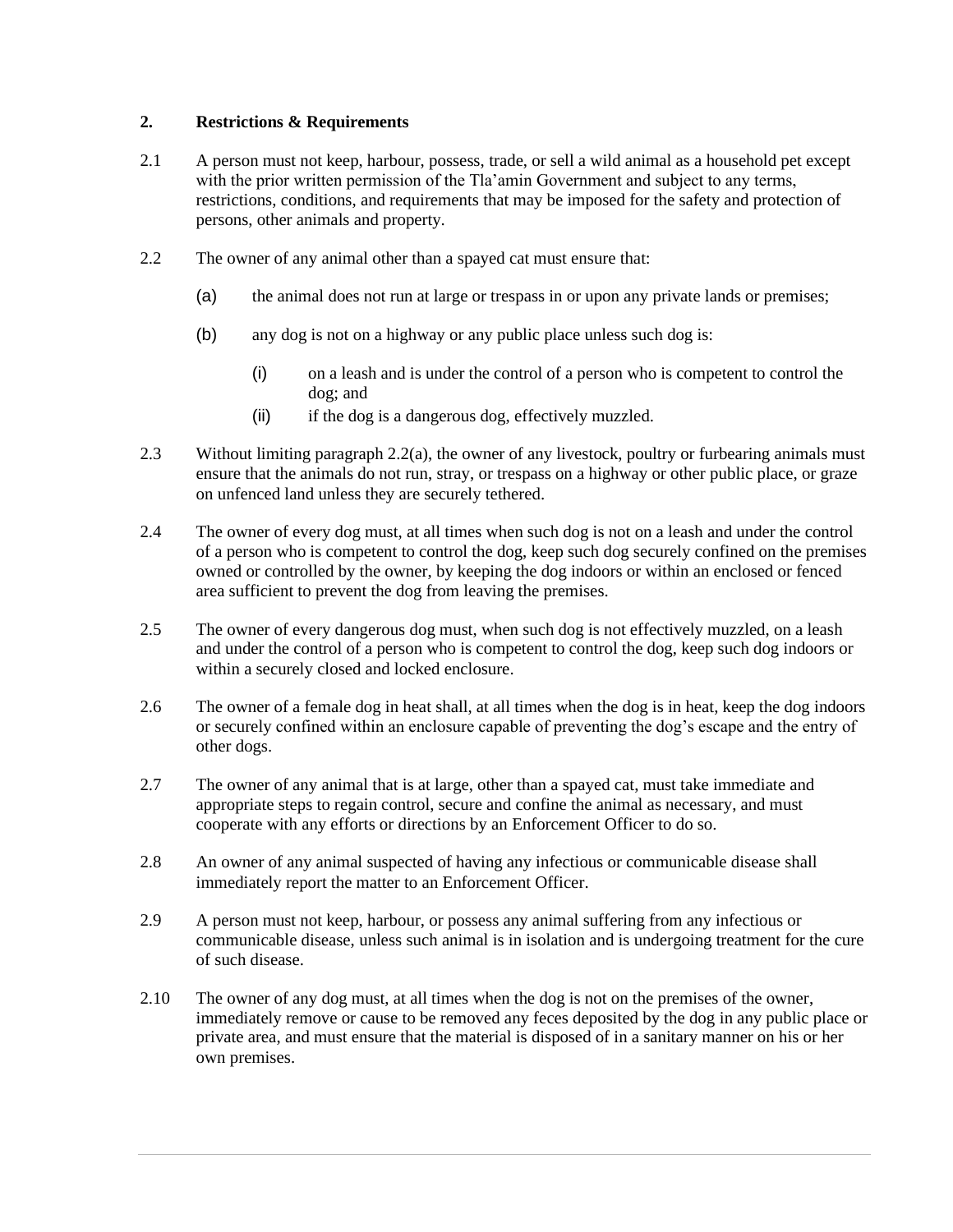- 2.11 A person must not keep on a parcel as household pets more than six (6) cats and dogs, any of which being over the age of 6 months.
- 2.12 A person who owns a cat over the age of 6 months must have the cat spayed or neutered by the SPCA or a veterinary surgeon.

#### <span id="page-5-0"></span>**3. Entry, Seizure, Impounding and Destruction or Sale**

- 3.1 An Enforcement Officer may enter, at all reasonable times and in a reasonable manner, in accordance with this regulation, onto any property within the Tla'amin Lands to determine whether the provisions of this regulation are being complied with.
- 3.2 Any animal that is seized on Tla'amin Lands may be transported by or under the supervision of an Enforcement Officer to the premises established by the SPCA, and may be kept there pursuant to a service agreement between the Tla'amin Nation and the SPCA.
- 3.3 An Enforcement Officer may seize any animal, other than a spayed cat, that is found running at large, or is suffering from abuse, and shall forthwith after making such seizure cause the animal to be impounded. The Enforcement Officer shall retain such dog, other animal or poultry for at least seventy-two (72) hours unless such dog, other animal or poultry is sooner reclaimed in accordance with subsection 3.5, and if the dog, other animal or poultry is not reclaimed in accordance with subsection 3.5 within the said seventy-two (72) hours, the Enforcement Officer may cause such dog, other animal or poultry to be destroyed or sold by auction or private sale; provided that:
	- (a) when the animal has been impounded and is found to be suffering from any injury, disease or sickness, the Enforcement Officer may immediately destroy the animal if it is his opinion that the animal would not survive the injury, disease, or sickness, or that it would be an act of humanity to destroy the animal; and
	- (b) when any dog has been impounded and it is determined by the Enforcement Officer to be a female which is in its fertile season, or "heat", the Enforcement Officer may retain such dog for a period of twenty-one (21) days and if the dog is not reclaimed within seventytwo (72) hours after the twenty-one (21) days impounding period, the Enforcement Officer may cause such dog to be destroyed or sold by auction or private sale.
	- (c) An Enforcement Officer may apply to Executive Council under this section for an order that a dog or other animal be destroyed in a manner specified in the order.
- 3.4 An Enforcement Officer shall receive any animal delivered to him or her by any peace officer, enforcement officer or any official employee of the Tla'amin Nation who has seized or impounded an animal under this or any other relevant regulation of the Tla'amin Nation Government, and the Enforcement Officer shall retain such dog, other animal or poultry and deal with the same in the same manner as other dogs, other animals or poultry seized, received and retained by him or her under this regulation.
- 3.5 The owner of any animal impounded under this regulation may reclaim such animal on application to the Enforcement Officer at any time prior to its sale or destruction, on proof of ownership and on payment of the following fees:
	- (a) for each animal running at large: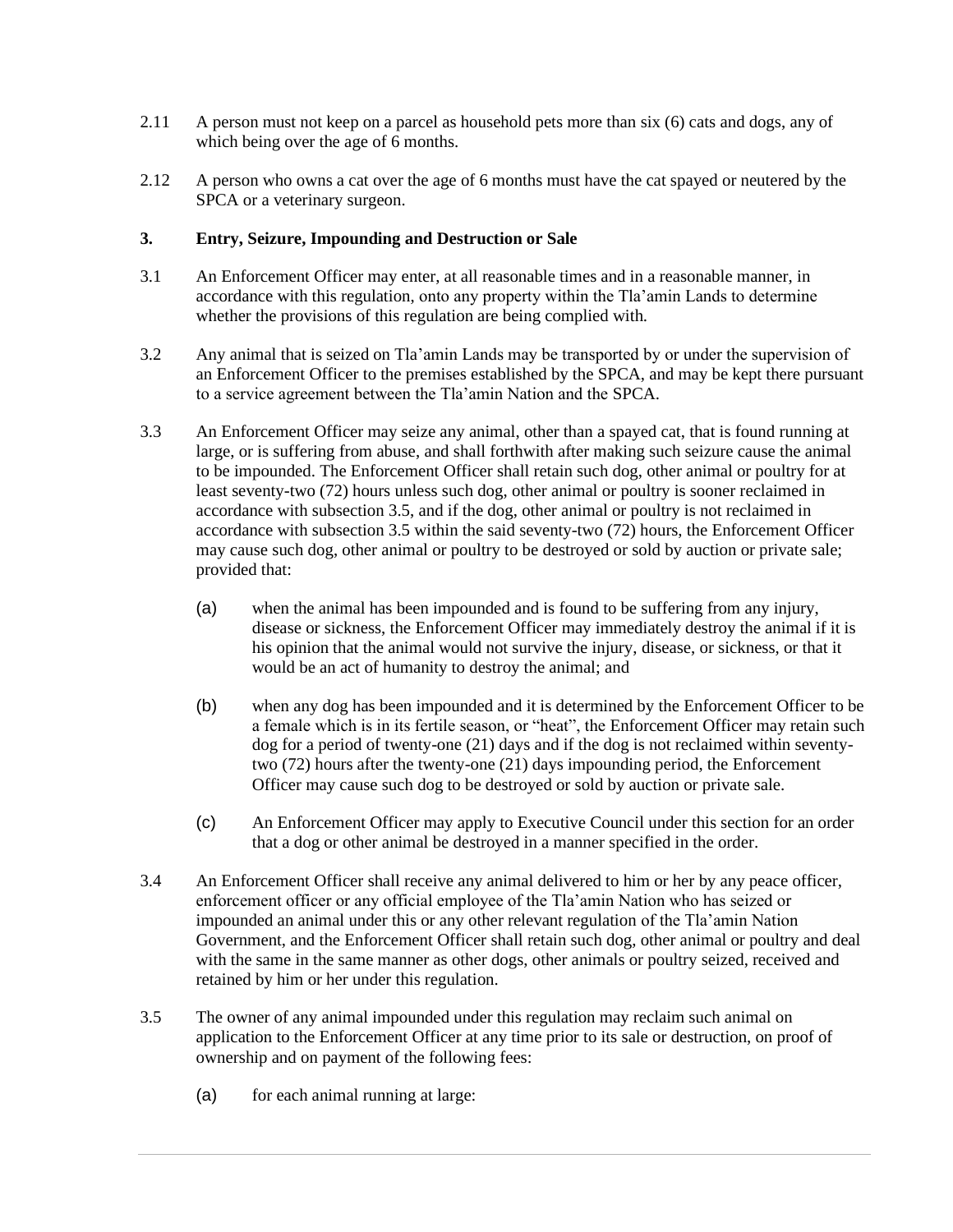|     | first impounding in any calendar year  | \$40.00    |
|-----|----------------------------------------|------------|
|     | second impounding in any calendar year | \$80.00    |
|     | third and subsequent impoundings       | \$160.00   |
| (b) | for each dangerous dog:                |            |
|     | first impounding in any calendar year  | \$500.00   |
|     | second and subsequent impoundings      | \$1,000.00 |

- (c) for livestock, the sum of \$40.00 each for impounding together with any costs incurred in the collection of such livestock;
- (d) for each unspayed or unneutered cat, the sum of  $$25.00$  for impounding;
- (e) for other animals, the sum of \$6.00 each for impounding; and
- (f) a maintenance fee of \$10.00 for each day the dog or other animal remains in the pound. 4.6 The owner of an impounded animal is responsible for any veterinary costs while the animal is impounded.
- 3.6 The owner of any dog impounded under subsection 3.5 (a) or (b) may reclaim such dog after the twenty-one (21) day impounding period at any time prior to its sale or destruction, on application to the Enforcement Officer, on proof of ownership of the dog and on payment of the applicable fees prescribed by subsection 4.5.
- 3.7 A dangerous dog that is impounded under subsection 3.5 (b) shall not be sold or adopted.
- 3.8 The owner of any animal impounded under this regulation shall pay the fees prescribed by subsection 3.5, whether or not such animal is reclaimed.
- 3.9 Prior to reclaiming an unspayed or unneutered cat over the age of six (6) months, its owner must have the cat spayed or neutered by the SPCA or a veterinary surgeon.
- 3.10 No person other than an Enforcement Officer shall release or rescue, or attempt to release or rescue any animal lawfully in the custody of the Enforcement Officer, and a person must not intervene or otherwise interfere with the Enforcement Officer in the lawful exercise of his or her duties.
- 3.11 The owner of any animal, other than livestock, who wishes to have his or her animal disposed of, may do any of the following:
	- (a) deliver the animal to the SPCA for the purposes of having the animal destroyed and, upon receiving a fee of \$90.00 for doing so, the Enforcement Officer may destroy or otherwise dispose of the animal;
	- (b) deliver the animal to the SPCA for the purpose of having the animal disposed of and, upon receiving a fee of \$40.00 for doing so, the Enforcement Officer may dispose of the animal;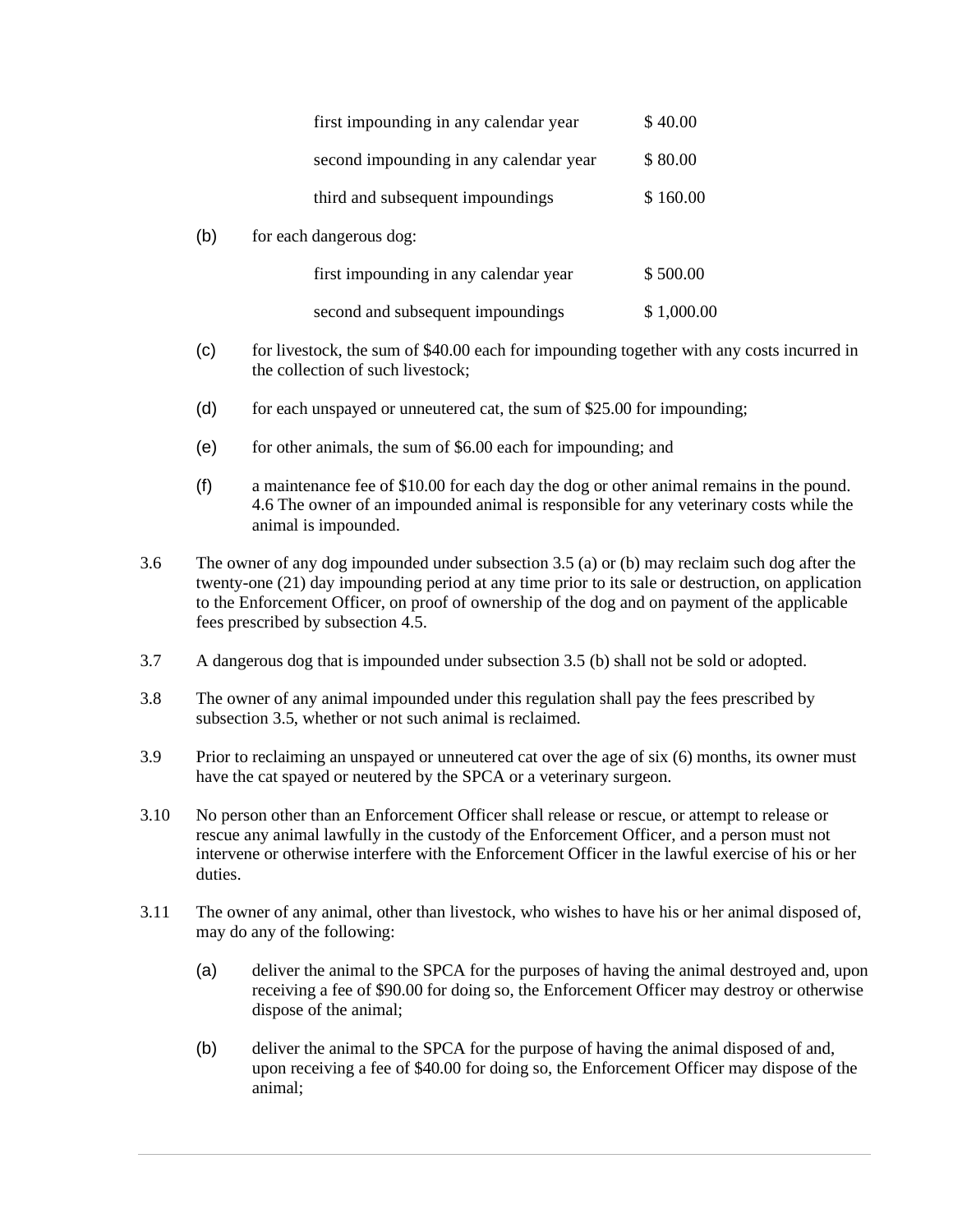- (c) request an Enforcement Officer to pick up the animal for the purpose of having the same destroyed and, upon receiving a fee of \$120.00 for doing so, the Enforcement Officer may call for and take away and destroy or otherwise dispose of the animal; or
- (d) request the Enforcement Officer to pick up the animal for the purpose of having the same disposed of and, upon receiving a fee of \$70.00 for doing so, the Enforcement Officer may call for and take away and dispose of the animal.

## <span id="page-7-0"></span>**4. Threatening Behaviours**

- 4.1 The owner of a dog shall ensure that the dog does not engage in threatening behaviour, including:
	- (a) barking at, biting at, chasing, attacking, or injuring a household pet, guide dog, poultry, or livestock.
	- (b) barking at, biting at, chasing, attacking, or injuring any person.
	- (c) barking at, biting at, chasing, or attacking any vehicle, including bicycles; and
	- (d) causing damage to property.
- 4.2 No person shall use or direct a dog to engage in threatening behaviour.
- 4.3 It is an offence to cause, use, direct, allow or suffer a dog engaging in threatening behaviour.

## <span id="page-7-1"></span>**5. Dangerous Dogs**

- 5.1 Upon receipt of a complaint that a person or animal has been attacked, bitten, or aggressively pursued by a dog, or upon personal observation of any such actions, the Enforcement Officer may record:
	- (a) the name of the complainant;
	- (b) the name of the dog and current licence tag number, if known;
	- (c) the name of the owner of the dog, if known;
	- (d) the date and place of the occurrence;
	- (e) a description of the actions giving rise to the complaint; and
	- (f) such other information or observations as the Enforcement Officer may consider relevant.
- 5.2 Executive Council may designate a dog as a dangerous dog.
- 5.3 In order to determine whether or not a dog is a dangerous dog, the Executive Council may consider statements from witnesses to an attack or other incident, whether the dog has previously been similarly designated in another jurisdiction, statements from the owner of the dog and opinions obtained, at the request and expense of the owner, from experts in animal behavior who have observed the dog and formed an opinion as to whether the dog is a dangerous dog.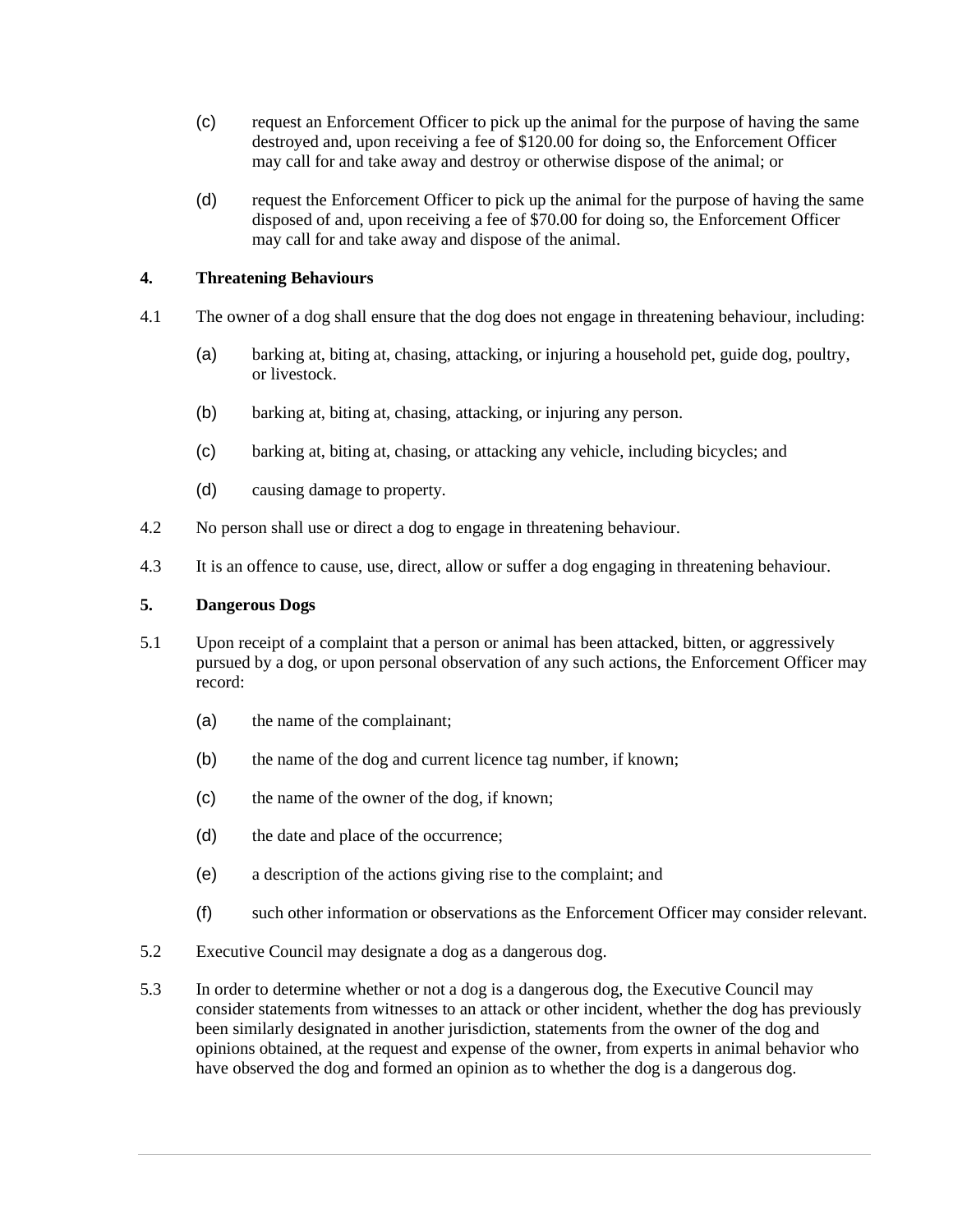- 5.4 The owner of a dog that is subject to a designation as a dangerous dog under subsection 5.2 may, within five (5) days of the dangerous dog designation, request a review of the designation.
- 5.5 A review under subsection 5.4 must be addressed to the Enforcement Officer include the following:
	- (a) the name and contact information of the owner;
	- (b) written reasons why the owner believes the dog is not a danger to public safety; and
	- (c) a plan to ensure the future safety of the community.
- 5.6 Executive Council may confirm, reverse, or amend the designation made under subsection 5.2 following a review under subsection 5.4.
- 5.7 A designation which is reversed or amended by the Executive Council under subsection 5.6 will be deemed to be a warning to the owner of the animal.
- 5.8 An Enforcement Officer or Executive Council may issue a probation/muzzle order to the owner of a dog that has attacked, bitten or aggressively pursued another animal or person, or to the owner of a dangerous dog.
- 5.9 A probation/muzzle order may include the following:
	- (a) the requirement that the owner keep the dog on a leash and in a muzzle at all times except when the dog is indoors or within a securely closed and locked enclosure;
	- (b) the requirements to be met before the probation/muzzle order will be removed or expire; or
	- (c) any other requirement to ensure the safety of the community.
- 5.10 In addition to the authority under section 3, but subject to this section, an Enforcement Officer may, acting in a reasonable manner and taking reasonable steps to advise the owner or occupier before entering, enter and search any place, and seize a dog or other animal if the officer believes on reasonable grounds that
	- (a) the animal has killed or seriously injured a person or a domestic animal;
	- (b) the animal is likely to kill or seriously injure a person; or
	- (c) the animal poses an imminent danger to the public.
- 5.11 Before entering a place that is occupied as a private dwelling, unless the Enforcement Officer reasonably believes that failure to enter may result in a significant risk to the safety of a person, the officer must:
	- (a) obtain consent of the occupier; or
	- (b) obtain a warrant from a judge or justice of the Provincial Court to inspect that place, seize the animal, or take other action.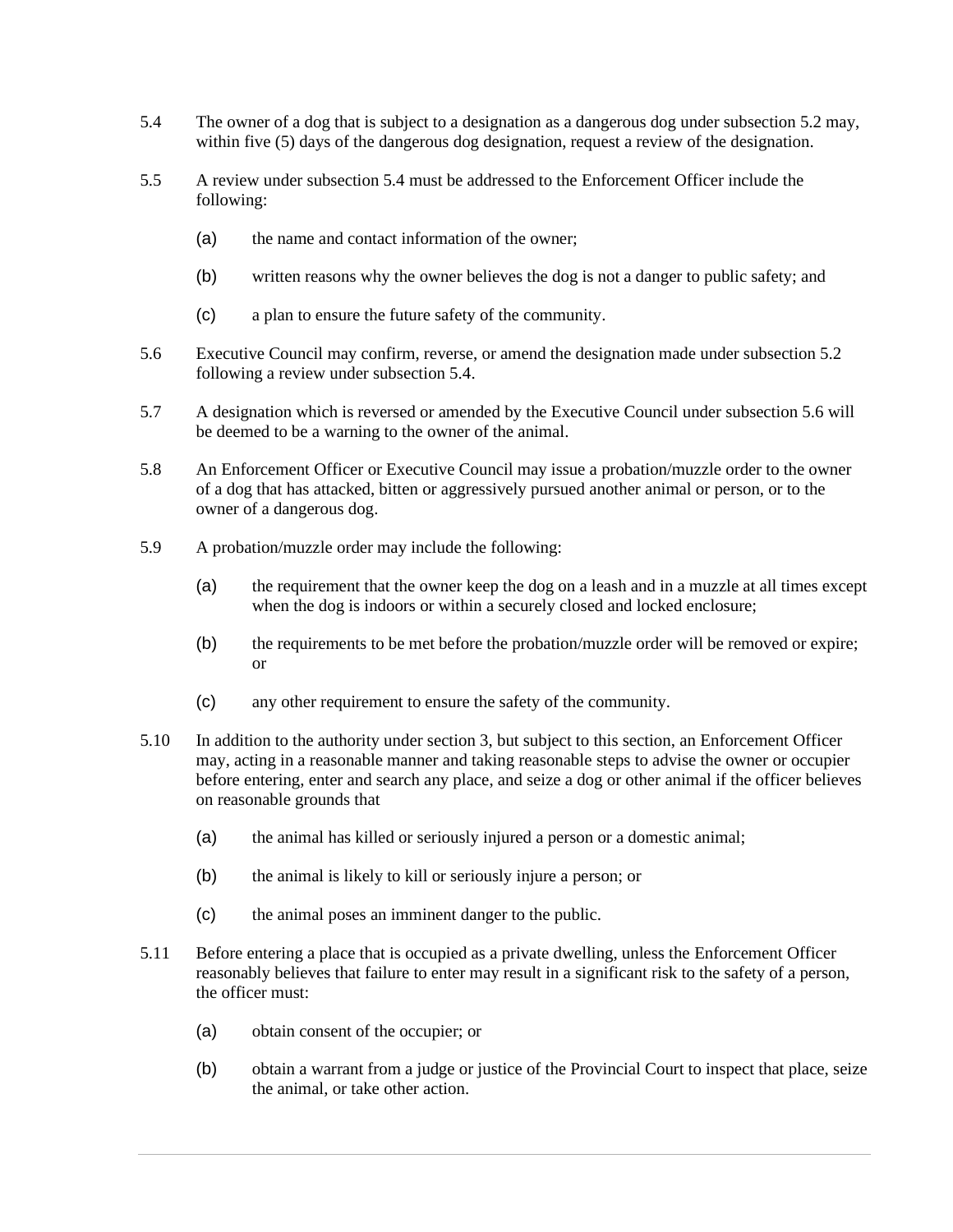- 5.12 Before seizing a dog or other animal under subsection 5.10, the Enforcement Officer must consider whether the dog or other animal was acting in an attempt:
	- (a) to protect the safety of its owner or another person in circumstances where that person's safety was at risk;
	- (b) to prevent a person from committing an unlawful act; or
	- (c) if the dog is a police dog, to perform law enforcement work.
- 5.13 In carrying out an action under this section, section 3, or section 7 [Prohibition of Commercial Kennels], an Enforcement Officer may be assisted by a peace officer or the SPCA or both, and each of these is authorized to enter onto Tla'amin Lands to enforce this regulation.
- 5.14 An Enforcement Officer who has seized a dog or other animal under this section, if it is required for the maintenance of public safety, may apply to Executive Council for an order that the dangerous dog be destroyed in a manner specified in the order
- 5.15 An Enforcement Officer who has seized a dog or other animal under this section may apply to the Executive Council for an order that the owner of the dog or other animal be prohibited from keeping or owning dogs or other animals.
- 5.16 A dog or other animal that has been seized under this section may not be impounded and detained for more than 21 business days unless an application to the Executive Council for a destruction order has been commenced within that time.

#### <span id="page-9-0"></span>**6. Owner of Dangerous Dog Requirements**

- 6.1 The owner of a dog designated as a dangerous dog shall, within ten (10) days of the designation:
	- (a) have a licensed veterinarian tattoo the dangerous dog or implant an electronic identification microchip in the dangerous dog;
	- (b) provide the information contained on the tattoo or in the microchip to the Enforcement Officer;
	- (c) display a sign at each entrance to the owner's property and building in which the dog is kept, capable of being seen by any person accessing the premises, warning in writing as well as with a symbol that a dangerous dog is on the property;
	- (d) maintain a policy of liability insurance, satisfactory to the Tla'amin Nation, that is in force in the amount of at least \$500,000, for the twelve (12) month period beginning from the date of the dangerous dog designation, for injury, loss or damage caused by the dangerous dog;
	- (e) keep the dog on a leash and in a muzzle at all times except when the dog is indoors or within a securely closed and locked enclosure; and
	- (f) if the dangerous dog is in an unaltered state, have the dangerous dog neutered or spayed.
- 6.2 The owner of a dangerous dog shall: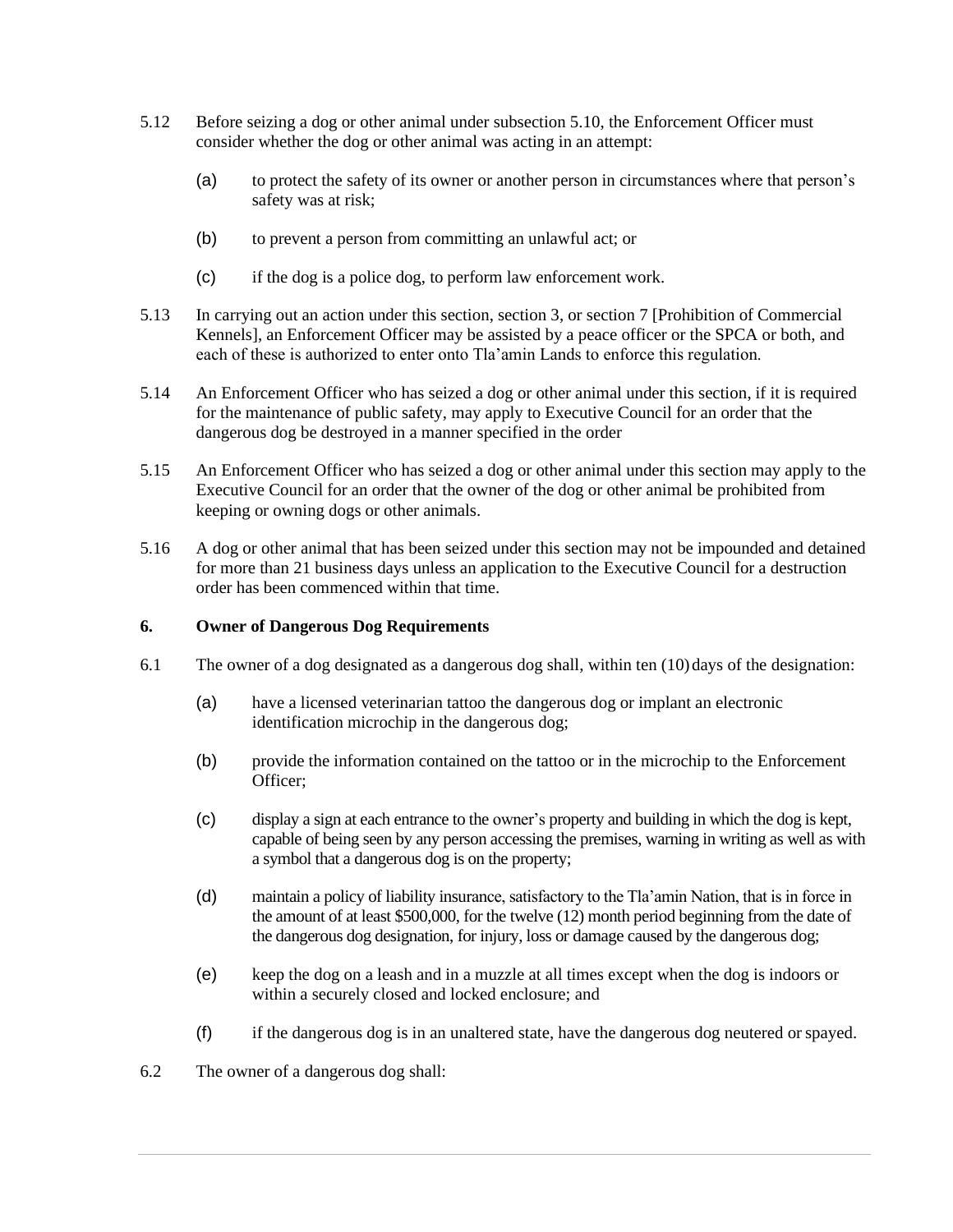- (a) notify the Enforcement Officer if the dangerous dog is sold, gifted, or transferred to another person, or if the dangerous dog dies; and
- (b) remain liable for the actions of the dangerous dog until formal notification of the sale, gift or transfer is given to the Enforcement Officer.
- 6.3 An Enforcement Officer shall have the authority to make whatever inquiry is deemed necessary to ensure compliance with this section.
- 6.4 If, for any reason, the owner of a dangerous dog is unable or unwilling to comply with the requirements of this section, an Enforcement Officer may seize the dangerous dog and if it is required for the maintenance of public safety, the Enforcement Officer may apply to Executive Council for an order that the dangerous dog be destroyed in a manner specified in the order.
- 6.5 An Enforcement Officer who has seized a dog under this section may issue an order/apply to Executive Council to issue an order to prohibit the owner of the dog from keeping or owning a dog on Tla'amin Lands for a period of time as set out in the order.
- 6.6 Any person who contravenes any provision of this section or who hinders, delays, or obstructs in any manner, directly or indirectly, an Enforcement Officer in carrying out the duties or powers of an Enforcement Officer under this regulation commits an offence.

## <span id="page-10-0"></span>**7. Prohibition of Commercial Kennels**

- 7.1 No person shall engage in the breeding, trading, or selling of dogs or other animals for commercial purposes unless authorized by the Tla'amin Government under a Tla'amin Law or Regulation.
- 7.2 No person being the owner or occupier of a parcel shall use the parcel as a kennel for the keeping, training, caring, breeding, trading, selling, or boarding of dogs or other animals unless that operation is a permitted use under the *Land Use Planning and Zoning Law* and the appropriate breeding or boarding licence has been issued.
- 7.3 An Enforcement Officer may, acting in a reasonable manner and taking reasonable steps to advise the owner or occupier before entering, enter and search any place, and seize a dog or other animal if the officer believes on reasonable grounds that the owner or occupier is operating a kennel in contravention of this section and if a dog or other animal exhibits signs of pain, illness, or suffering.
- 7.4 Before entering a place that is occupied as a private dwelling, unless the Enforcement Officer reasonably believes that failure to enter may result in a significant risk to the safety of a person, the officer must:
	- (a) obtain consent of the occupier; or
	- (b) obtain a warrant from a judge or justice of the Provincial Court to inspect that place, seize the animal, or take other action.
- 7.5 An Enforcement Officer who reasonably believes an owner is in contravention of this section may issue a warning/apply to the Executive Council for a warning to an owner of an animal under this section: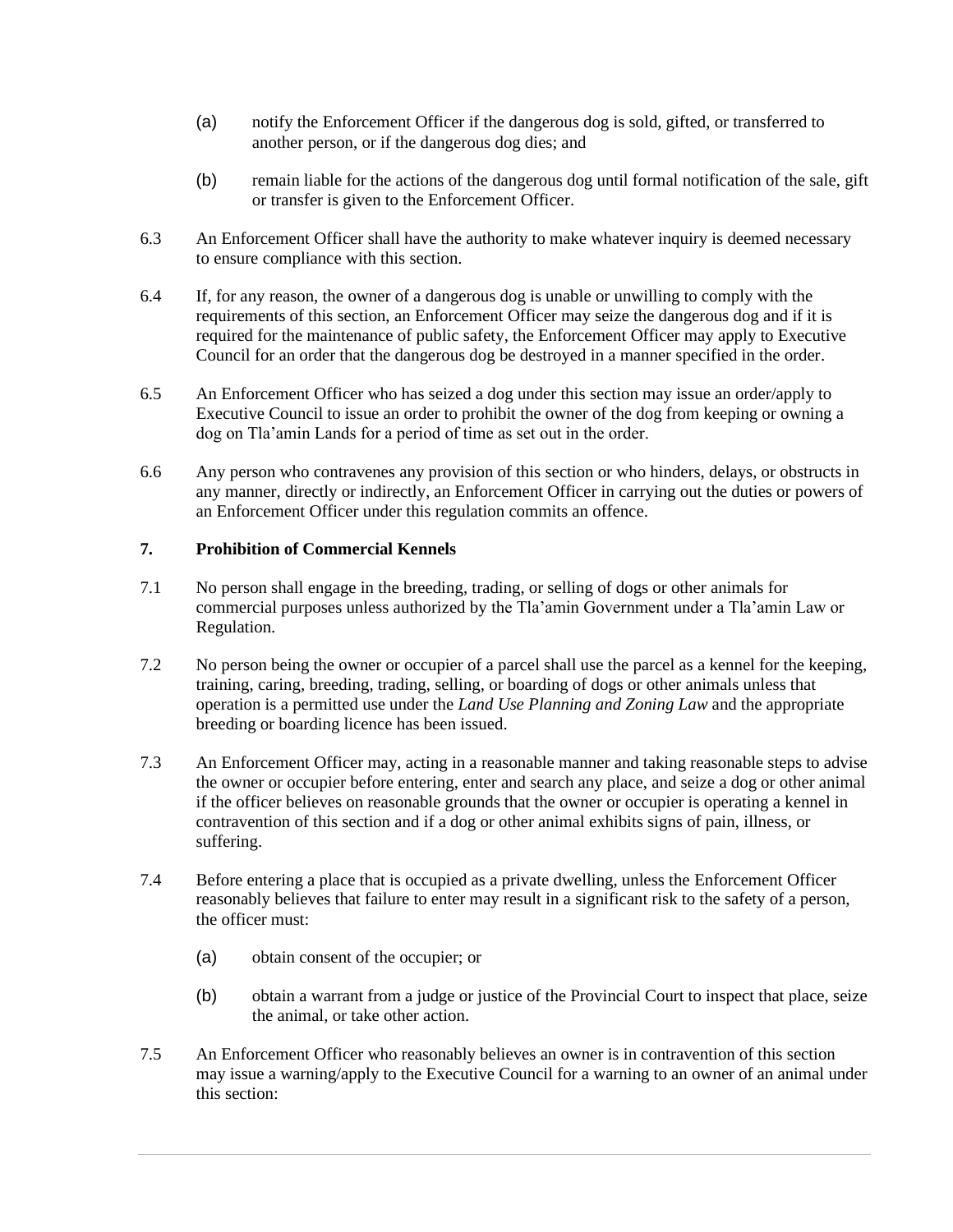- (a) specifying the contravention;
- (b) requiring compliance within a period of time not less than ten (10) days from the date of the warning; and
- (c) notifying the owner that the continued contravention of this section may result in penalties under this regulation and/ or the seizure and impoundment of the animal.
- 7.6 An Enforcement Officer who has seized a dog or other animal under this section may issue an apply to the Executive Council for an order that the owner of the dog or other animal be prohibited from keeping or owning dogs or other animals.
- 7.7 Any person who contravenes any provision of this section or who hinders, delays, or obstructs in any manner, directly or indirectly, an Enforcement Officer in carrying out the duties or powers of an Enforcement Officer under this regulation commits an offence.

## <span id="page-11-0"></span>**8. Care of Domestic Animals**

- 8.1 No person may keep an animal unless the person provides it with the following:
	- (a) clean potable drinking water at all times and suitable food of sufficient quantity and quality to allow for normal growth and the maintenance of normal body weight;
	- (b) food and water receptacles kept clean and disinfected and located so as to avoid contamination by excreta;
	- (c) the opportunity for periodic exercise sufficient to maintain good health including the opportunity to be unfettered from a fixed area and exercise regularly under appropriate control; and
	- (d) necessary veterinary medical care when the animal exhibits signs of pain or suffering; and
	- (e) if the animal normally resides outside, or is kept outside for short to extended periods of time, unless the animal is provided with outside shelter that:
		- (i) ensures protection from heat, cold and wet that is appropriate to the animal's weight and type of coat; and provides sufficient space to allow the animal the ability to turn around freely and to easily stand, sit and lie in a normal position;
		- (ii) has dimensions of at least one and a half  $(1 1/2)$  times the length of the animal and at least the animal's length in width, and is at least as high as the animal's height measured from the floor to the highest point of the animal when standing in a normal position plus ten (10) percent;
		- (iii) is located in an area providing sufficient shade to protect the animal from the direct rays of the sun at all times; and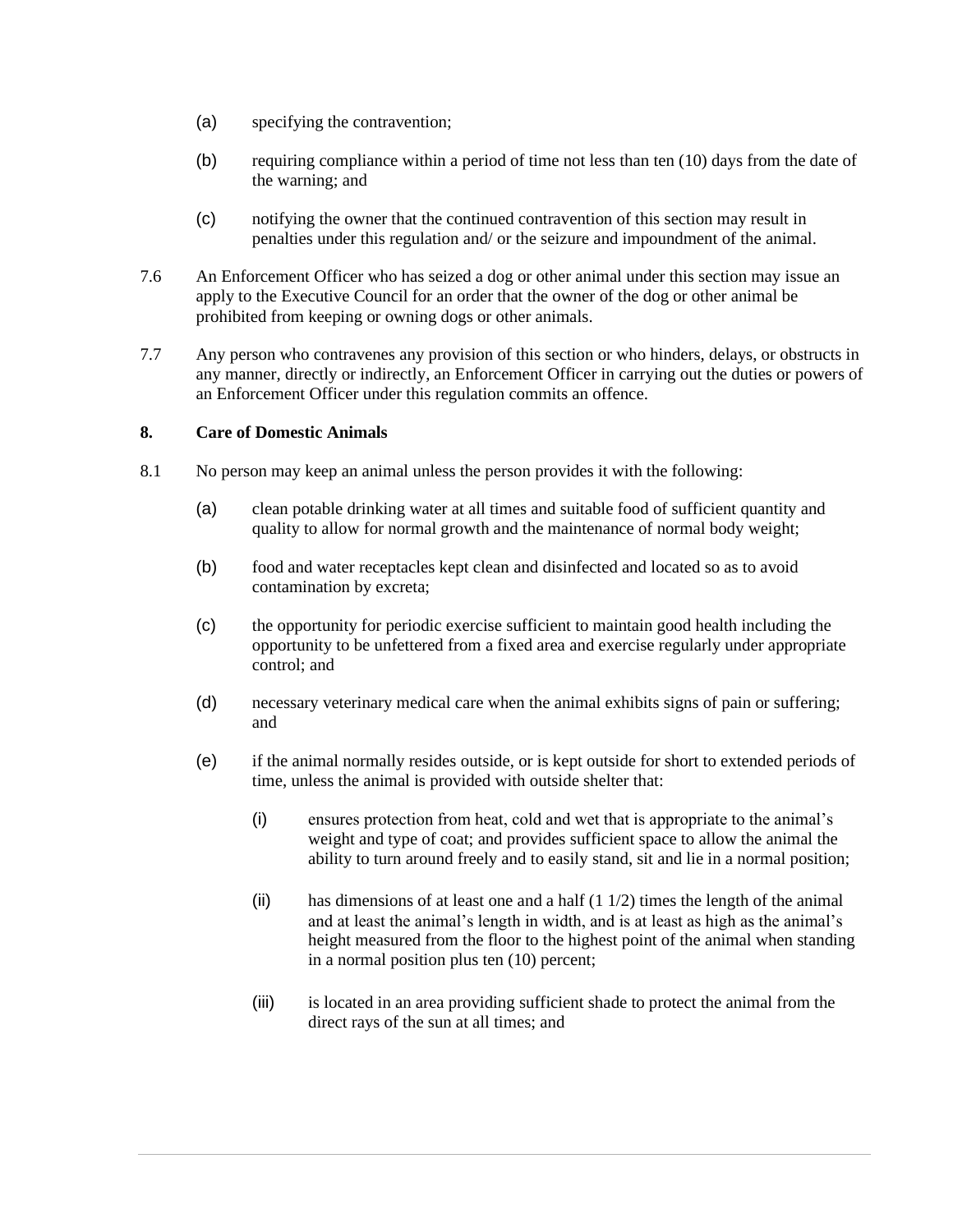- (iv) is regularly cleaned and sanitized and from which excreta is removed and properly disposed of daily.
- 8.2 A person must not:
	- (a) cause an animal to be hitched, tied, or fastened to a fixed object where a choke collar or chain forms part of the securing apparatus, or where a rope or cord is tied directly around the animal's neck;
	- (b) cause an animal to be confined in an enclosed space, including a car or other vehicle, without adequate ventilation;
	- (c) cause an animal to wear a choke chain or collar that is an inappropriate length for the size and weight of the animal;
	- (d) cause a household pet to be hitched, tied, or fastened to a fixed object where the securing device fails to allow the animal the ability to turn around freely and to easily stand, sit and lie in a normal position.
	- (e) abandon any animal;
	- (f) use poison, or a weapon on any animal;
	- (g) tease, torment, provoke, punch, kick or choke an animal;
	- (h) cause, permit, or allow an animal to suffer; or
	- (i) train or allow any animal to fight.
- 8.3 An Enforcement Officer who reasonably believes a person is in contravention of this section may apply to the Executive Council for an order under this section requiring the owner of an animal to be prohibited from keeping or owning an animal.

#### <span id="page-12-0"></span>**9. Recordkeeping**

- 9.1 Tla'amin Nation shall keep a record of:
	- (a) all animals seized by an Enforcement Officer;
	- (b) all dogs designated as dangerous dogs;
	- (c) all reviews of dangerous dog designations;
	- (d) all warnings and orders that have been issued by an Enforcement Officer or Executive Council;
	- (e) all persons prohibited from owning animals; and
	- (f) all contraventions of this regulation.